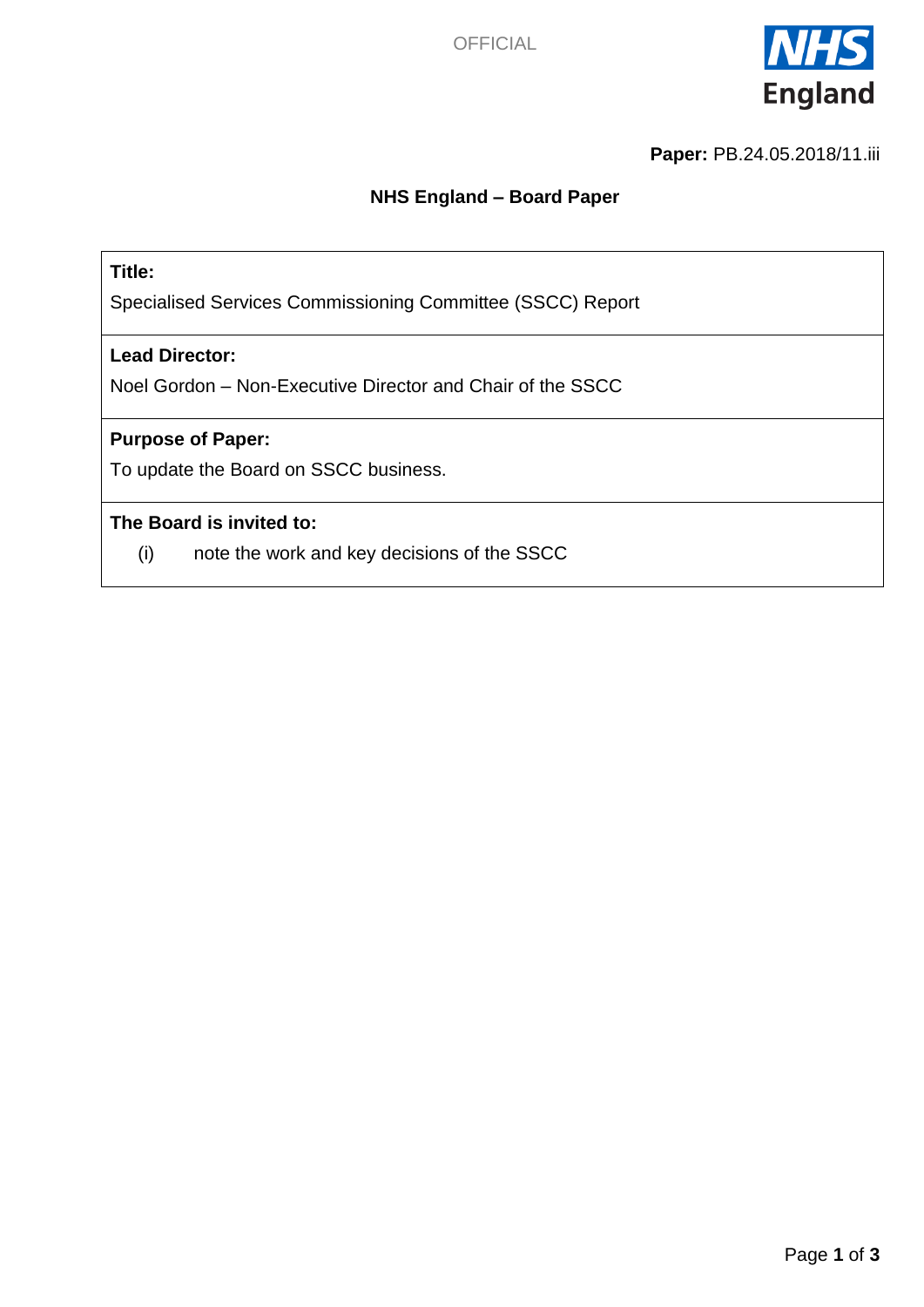# **Specialised Services Commissioning Committee Report**

**Committee Chair:** Noel Gordon **Date of the Committee meeting:** 23 April 2018

**Report to the Board from:** Specialised Services Commissioning Committee

### **Committee meetings**

1. This report covers the last Committee meeting, held on 23 April 2018.

### **Implementation**

#### *Healthcare for armed forces and their families*

- 2. The Committee received an outline of the key features and challenges of commissioning healthcare for armed forces and their families.
- 3. The Committee agreed that the following actions should be taken forward:
	- develop a refreshed commissioning strategy for armed forces and their families;
	- undertake a programme of work that will enable the continued improvement of bespoke mental health services;
	- develop and maintain a communications and engagement strategy that will support partnership working with the Ministry of Defence;
	- continue clinical leadership through the Armed Forces Clinical Reference Group and strategic partnership working through the defence health optimisation study;
	- roll out, following a successful pilot in the West Midlands, veteran friendly accreditation to practices in England;
	- continue the programme of review of the structure, procedures and governance of Armed Forces commissioning in England; and
	- develop a resourcing and capability approach to support implementation in the next 12 months.

#### *Decommissioning in specialised services*

- 4. The Committee received an update on a proposal to undertake work on decommissioning within specialised commissioning, which is designed to ensure that NHS resources are more effectively focused on clinical interventions of proven value, by reducing ineffective care and unwarranted variations in care. Published evidence suggests that success will rely on a multi-agency approach which, in the context of specialised interventions, will include amongst others: clinical leaders, NICE and the National Institute for Health Research.
- 5. The Committee noted the framework for developing this work and asked for it to be aligned to the wider Value Interventions Programme within NHS England. Further governance will be coordinated between SSCC and Commissioning Committee.

#### *Biosimilars*

6. The Committee considered options for encouraging appropriate usage of biologic and biosimilar medicines.